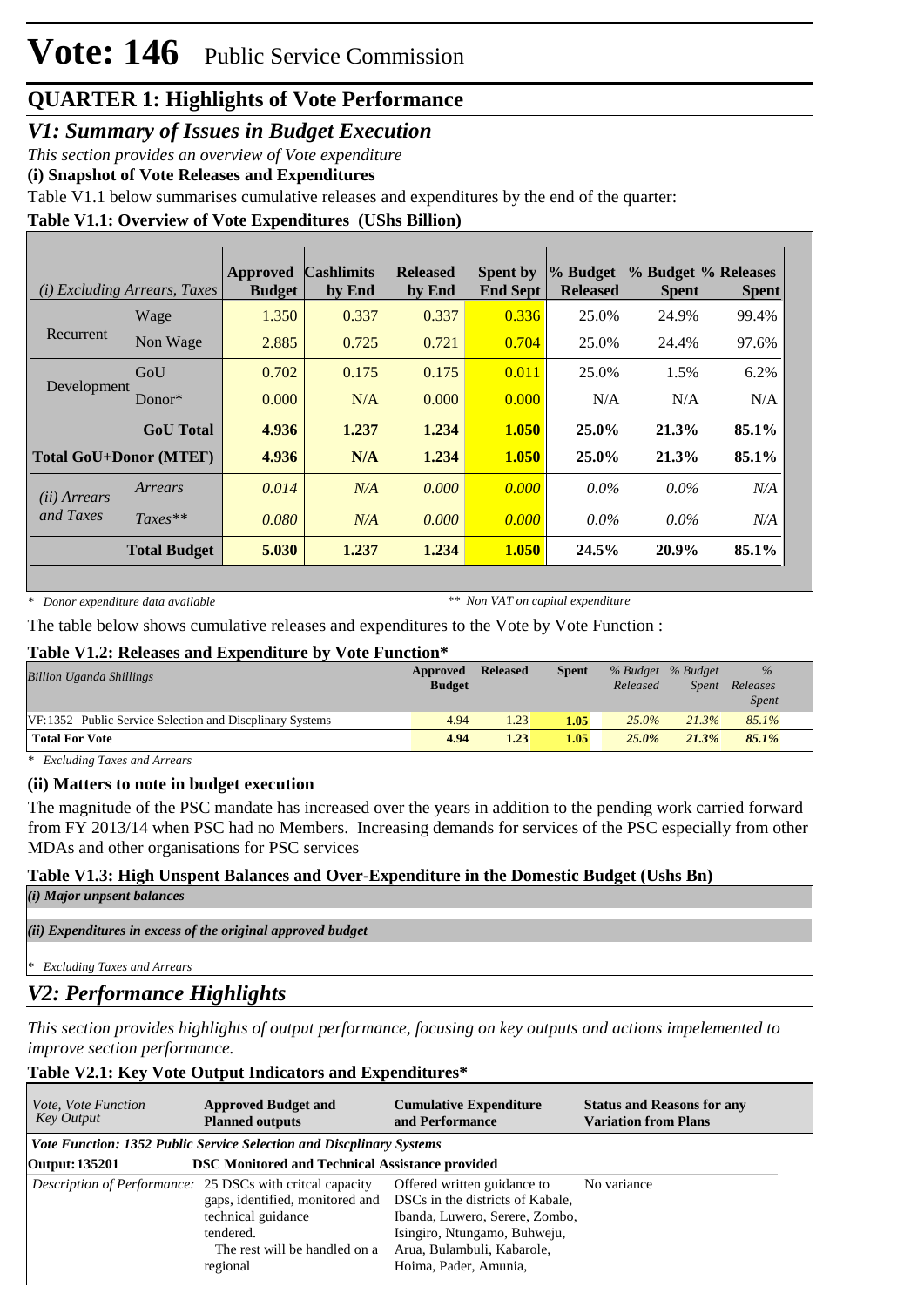| Vote, Vote Function<br><b>Key Output</b>                                                                           | <b>Approved Budget and</b><br><b>Planned outputs</b>                                                                                                                                             | <b>Cumulative Expenditure</b><br>and Performance                                                                                                                                                                                                                                                                                                                                                                                                                                                                   | <b>Status and Reasons for any</b><br><b>Variation from Plans</b> |  |  |
|--------------------------------------------------------------------------------------------------------------------|--------------------------------------------------------------------------------------------------------------------------------------------------------------------------------------------------|--------------------------------------------------------------------------------------------------------------------------------------------------------------------------------------------------------------------------------------------------------------------------------------------------------------------------------------------------------------------------------------------------------------------------------------------------------------------------------------------------------------------|------------------------------------------------------------------|--|--|
|                                                                                                                    | basis.<br>Complete Appeals<br>submitted processed and                                                                                                                                            | Mbarara, Oyam, Mpigi,<br>Butambala                                                                                                                                                                                                                                                                                                                                                                                                                                                                                 |                                                                  |  |  |
|                                                                                                                    | decisions communicated                                                                                                                                                                           | Processed and concluded a total<br>of 20 appeals received from<br>persons aggrieved by the<br>decisions of the District Service<br>Commissions and 3 appeals<br>from central                                                                                                                                                                                                                                                                                                                                       |                                                                  |  |  |
|                                                                                                                    |                                                                                                                                                                                                  | Mentored Secretaries in DSCs<br>of Lyantonde and Bukwo                                                                                                                                                                                                                                                                                                                                                                                                                                                             |                                                                  |  |  |
| Performance Indicators:<br>Percentage of submitted                                                                 |                                                                                                                                                                                                  | 100                                                                                                                                                                                                                                                                                                                                                                                                                                                                                                                |                                                                  |  |  |
| Appeals concluded<br>No. of DSCS with Capacity<br>gaps identified, monitored<br>and Technical guidance<br>tendered |                                                                                                                                                                                                  | 18                                                                                                                                                                                                                                                                                                                                                                                                                                                                                                                 |                                                                  |  |  |
| <b>Output Cost:</b>                                                                                                | UShs Bn:<br>0.499                                                                                                                                                                                | UShs Bn:<br>0.122                                                                                                                                                                                                                                                                                                                                                                                                                                                                                                  | % Budget Spent:<br>24.5%                                         |  |  |
| Output: 135202                                                                                                     | <b>Selection Systems Development</b>                                                                                                                                                             |                                                                                                                                                                                                                                                                                                                                                                                                                                                                                                                    |                                                                  |  |  |
|                                                                                                                    | Description of Performance: Competence profiles reviewed,<br>Selection instruments<br>developed, capacity of PSC<br>Secretariat staff and Members<br>trained in competence based<br>recruitment. | Administered selection tests in<br>Central Government for the<br>posts of Assistant geological<br>officer, division veterinary<br>officer, principal regional<br>intergration officer, division<br>environment mgt officer,<br>principal literacy officer,<br>geophysical technician, senior<br>personal secretary, personal<br>secretary, at MUNI university<br>for accounts assistant, at UBOS<br>for data processing assistant,<br>team supervisor, stores<br>supervisor, and at parliament for<br>deputy clerk | No variance                                                      |  |  |
| Performance Indicators:                                                                                            |                                                                                                                                                                                                  |                                                                                                                                                                                                                                                                                                                                                                                                                                                                                                                    |                                                                  |  |  |
| No. of competence based<br>selections instruments<br>developed                                                     | 25                                                                                                                                                                                               | 11                                                                                                                                                                                                                                                                                                                                                                                                                                                                                                                 |                                                                  |  |  |
| <b>Output Cost:</b>                                                                                                | UShs Bn:<br>0.629                                                                                                                                                                                | UShs Bn:                                                                                                                                                                                                                                                                                                                                                                                                                                                                                                           | 0.155 % Budget Spent:<br>24.7%                                   |  |  |
| Output: 135205                                                                                                     | <b>DSC Capacity Building</b>                                                                                                                                                                     |                                                                                                                                                                                                                                                                                                                                                                                                                                                                                                                    |                                                                  |  |  |
| Description of Performance: New Members of DSCs                                                                    | inducted, performance enhanced Secretaries in Sembabule                                                                                                                                          | Inducted Members and<br>district. Induction to be<br>continued in q2 for other DSCs                                                                                                                                                                                                                                                                                                                                                                                                                                | No variance                                                      |  |  |
|                                                                                                                    |                                                                                                                                                                                                  | Appointed Members of DSCs in<br>Oyam [1], Namayingo [1[,<br>Kotido [2], kween [1], Mbarara<br>[1], Kyankwanzi [2], Gulu [1],<br>Maracha [1], Budaka [1],<br>Kiboga [1], Jinja [1], Rakai [1]                                                                                                                                                                                                                                                                                                                       |                                                                  |  |  |
| Performance Indicators:                                                                                            |                                                                                                                                                                                                  |                                                                                                                                                                                                                                                                                                                                                                                                                                                                                                                    |                                                                  |  |  |
| Number of<br>Members/Secretaries inducted                                                                          |                                                                                                                                                                                                  | 5                                                                                                                                                                                                                                                                                                                                                                                                                                                                                                                  |                                                                  |  |  |
| <b>Output Cost:</b>                                                                                                | UShs Bn:<br>0.131                                                                                                                                                                                | UShs Bn:<br>0.033                                                                                                                                                                                                                                                                                                                                                                                                                                                                                                  | 24.9%<br>% Budget Spent:                                         |  |  |
| <b>Output: 135206</b>                                                                                              | <b>Recruitment Services</b>                                                                                                                                                                      |                                                                                                                                                                                                                                                                                                                                                                                                                                                                                                                    |                                                                  |  |  |
| Description of Performance: 5 Adverts to be released                                                               |                                                                                                                                                                                                  | 3 Adverts released PSC Advert<br>External 1/2014, PSC External<br>2/2014, PSC Internal 1/2014                                                                                                                                                                                                                                                                                                                                                                                                                      | No Variance                                                      |  |  |
| Performance Indicators:                                                                                            |                                                                                                                                                                                                  |                                                                                                                                                                                                                                                                                                                                                                                                                                                                                                                    |                                                                  |  |  |

# **QUARTER 1: Highlights of Vote Performance**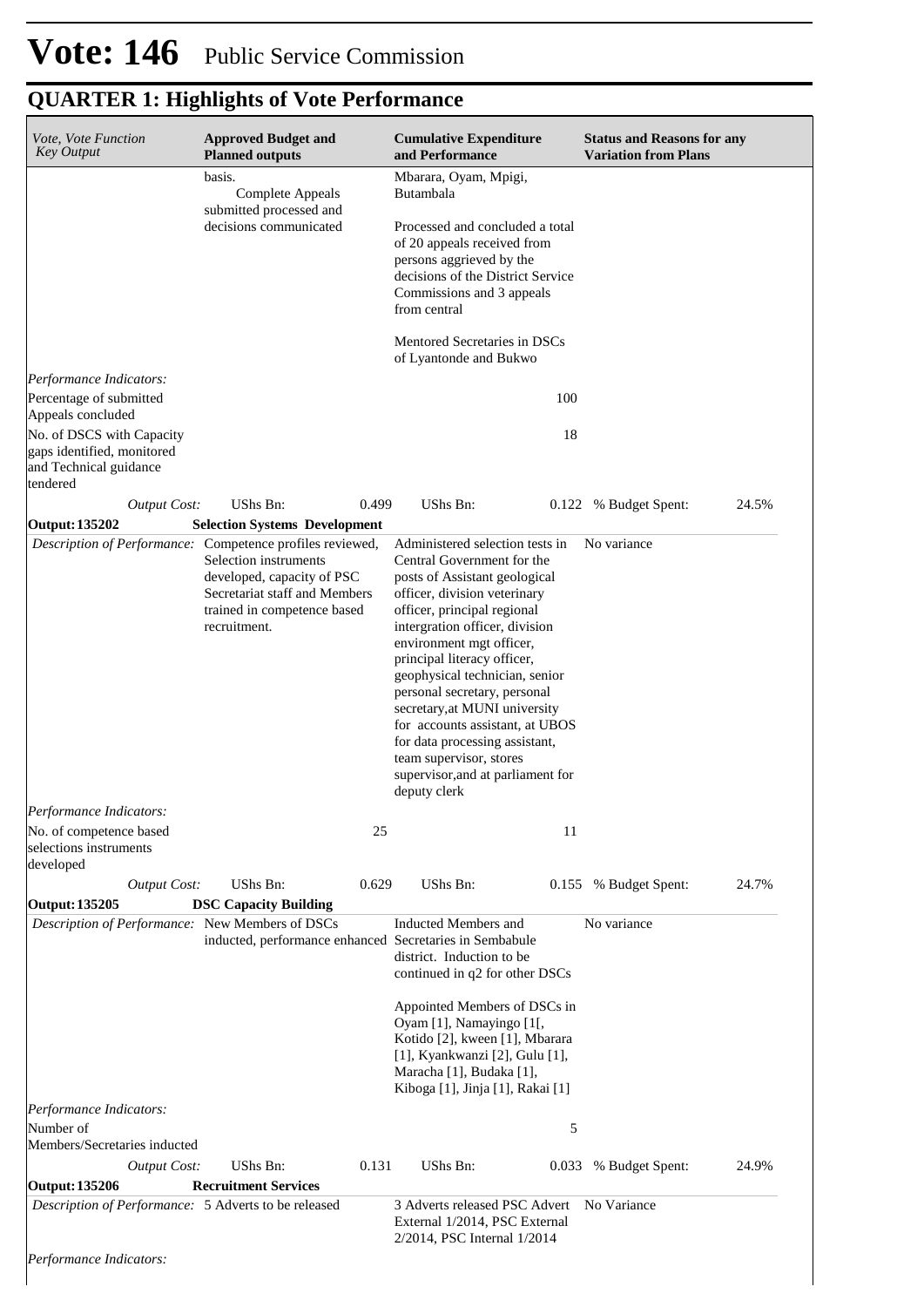# **QUARTER 1: Highlights of Vote Performance**

| <i>Vote, Vote Function</i><br><b>Key Output</b>            | <b>Approved Budget and</b><br><b>Planned outputs</b> | <b>Cumulative Expenditure</b><br>and Performance | <b>Status and Reasons for any</b><br><b>Variation from Plans</b> |
|------------------------------------------------------------|------------------------------------------------------|--------------------------------------------------|------------------------------------------------------------------|
| Percentage of Declared<br>vacant positions filled          |                                                      |                                                  | 66                                                               |
| No. of recruitment<br>submissions handled and<br>concluded |                                                      | 3500<br>860                                      |                                                                  |
| <b>Output Cost:</b>                                        | UShs Bn:                                             | 0.684<br>UShs Bn:<br>0.163                       | 23.9%<br>% Budget Spent:                                         |
| <b>Vote Function Cost</b>                                  | $UShs Bn$ :                                          | $4.936$ UShs Bn:<br>1.050                        | % Budget Spent:<br>21.3%                                         |
| <b>Cost of Vote Services:</b>                              | $\mathit{UShs}\, \mathit{Bn}$ :                      | 4.936 <i>UShs Bn</i> :<br>1.050                  | % Budget Spent:<br>21.3%                                         |

*\* Excluding Taxes and Arrears*

Unfunded and under funded projects/ workplans

#### **Table V2.2: Implementing Actions to Improve Vote Performance**

| <b>Planned Actions:</b>                                                                                                                                                                                               | <b>Actual Actions:</b>                                                                                                                                                                                                                                                     | <b>Reasons for Variation</b>               |
|-----------------------------------------------------------------------------------------------------------------------------------------------------------------------------------------------------------------------|----------------------------------------------------------------------------------------------------------------------------------------------------------------------------------------------------------------------------------------------------------------------------|--------------------------------------------|
| Vote: 146 Public Service Commission                                                                                                                                                                                   |                                                                                                                                                                                                                                                                            |                                            |
| Vote Function: 1352 Public Service Selection and Discplinary Systems                                                                                                                                                  |                                                                                                                                                                                                                                                                            |                                            |
| Replace old and obsolete computers with<br>new computers. Train and refresh staff in<br>Microsoft Office package                                                                                                      | Procurement process commenced                                                                                                                                                                                                                                              | On course as planned for the finacial year |
| Conduct monitoring visits, offer technical<br>guidance and assess compliance. Develop<br>systems for monitoring compliance and<br>adherence to existing disciplinary and<br>other HRM related procedure and policies. | <b>Offered written guidance to DSCs in the</b> On course as planned for the finacial year<br>districts of Kabale, Ibanda, Luwero,<br>Serere, Zombo, Isingiro, Ntungamo,<br>Buhweju, Arua, Bulambuli, Kabarole,<br>Hoima, Pader, Amunia, Mbarara,<br>Oyam, Mpigi, Butambala |                                            |
|                                                                                                                                                                                                                       | Processed and concluded a total of 20<br>appeals received from persons aggrieved<br>by the decisions of the District Service<br>Commissions and 3 appeals from central<br><b>Mentored Secretaries in DSCs of</b>                                                           |                                            |
| Vote: 146 Public Service Commission                                                                                                                                                                                   | <b>Lyantonde and Bukwo</b>                                                                                                                                                                                                                                                 |                                            |
| Vote Function: 13 52 Public Service Selection and Discplinary Systems                                                                                                                                                 |                                                                                                                                                                                                                                                                            |                                            |
| Develop/Review profiles and conduct<br>research/training to improve the<br>recruitment system                                                                                                                         | <b>Preparations to work on the recruitment</b> On course as planned for the finacial year<br>system commenced                                                                                                                                                              |                                            |

## *V3: Details of Releases and Expenditure*

*This section provides a comprehensive summary of the outputs delivered by the Vote and further details of Vote expenditures by Vote Function and Expenditure Item.*

#### **Table V3.1: GoU Releases and Expenditure by Output\***

| <b>Billion Uganda Shillings</b>                                 | Approved<br><b>Budget</b> | <b>Released</b> | <b>Spent</b> | $%$ GoU<br><b>Budget</b><br>Released | $\%$ GoU<br><b>Budget</b><br>Spent | $%$ GoU<br>Releases<br><i>Spent</i> |
|-----------------------------------------------------------------|---------------------------|-----------------|--------------|--------------------------------------|------------------------------------|-------------------------------------|
| VF:1352 Public Service Selection and Discplinary Systems        | 4.94                      | 1.23            | 1.05         | 25.0%                                | 21.3%                              | 85.1%                               |
| Class: Outputs Provided                                         | 4.24                      | 1.05            | 1.04         | 24.9%                                | 24.4%                              | 98.2%                               |
| 135201 DSC Monitored and Technical Assistance provided          | 0.50                      | 0.12            | 0.12         | 24.8%                                | 24.5%                              | 98.9%                               |
| 135202 Selection Systems Development                            | 0.63                      | 0.16            | 0.16         | $25.0\%$                             | 24.7%                              | 98.8%                               |
| 135203 Regulation and Standards Development                     | 0.02                      | 0.00            | 0.00         | $0.0\%$                              | $0.0\%$                            | N/A                                 |
| 135204 Administrative Support Services                          | 2.28                      | 0.57            | 0.56         | $25.0\%$                             | 24.7%                              | 98.5%                               |
| 135205 DSC Capacity Building                                    | 0.13                      | 0.03            | 0.03         | $25.0\%$                             | 24.9%                              | 99.7%                               |
| 135206 Recruitment Services                                     | 0.68                      | 0.17            | 0.16         | 25.0%                                | 23.9%                              | 95.6%                               |
| Class: Outputs Funded                                           | 0.02                      | 0.00            | 0.00         | 25.0%                                | $25.0\%$                           | $100.0\%$                           |
| 135251 Membership to International Organisations (CAPAM,        | 0.02                      | 0.00            | 0.00         | 25.0%                                | $25.0\%$                           | $100.0\%$                           |
| AAPSCOM, AAPAM)                                                 |                           |                 |              |                                      |                                    |                                     |
| Class: Capital Purchases                                        | 0.68                      | 0.18            | 0.01         | 25.7%                                | $1.6\%$                            | 6.2%                                |
| 135272 Government Buildings and Administrative Infrastructure   | 0.04                      | 0.00            | 0.00         | $0.0\%$                              | $0.0\%$                            | N/A                                 |
| 135275 Purchase of Motor Vehicles and Other Transport Equipment | 0.46                      | 0.15            | 0.00         | 33.3%                                | $0.0\%$                            | $0.0\%$                             |
| 135276 Purchase of Office and ICT Equipment, including Software | 0.16                      | 0.02            | 0.00         | $9.4\%$                              | 2.6%                               | 27.4%                               |